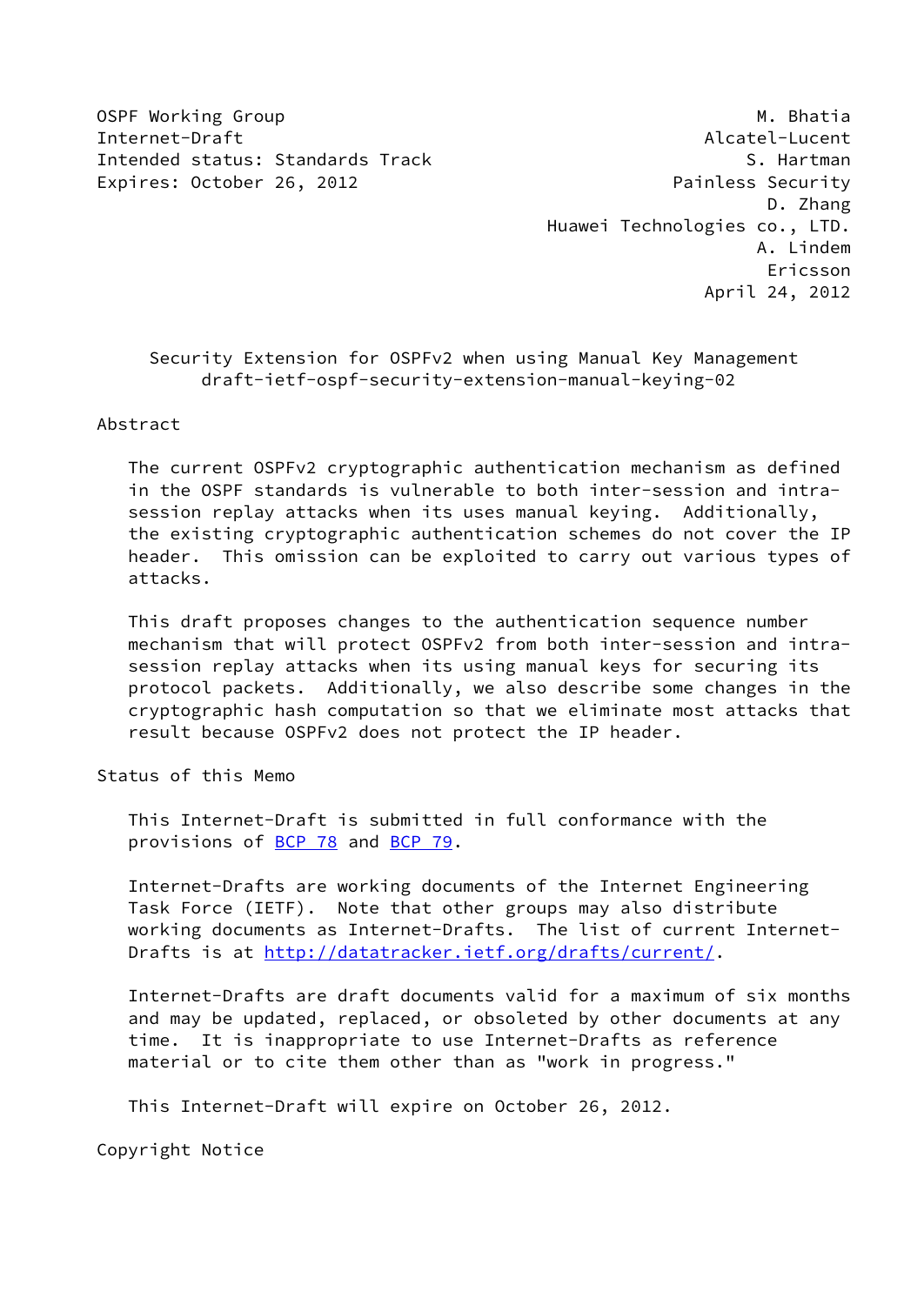| Internet-Draft | OSPF Manual Key Management | April 2012 |
|----------------|----------------------------|------------|
|----------------|----------------------------|------------|

 Copyright (c) 2012 IETF Trust and the persons identified as the document authors. All rights reserved.

This document is subject to **[BCP 78](https://datatracker.ietf.org/doc/pdf/bcp78)** and the IETF Trust's Legal Provisions Relating to IETF Documents [\(http://trustee.ietf.org/license-info](http://trustee.ietf.org/license-info)) in effect on the date of publication of this document. Please review these documents carefully, as they describe your rights and restrictions with respect to this document. Code Components extracted from this document must include Simplified BSD License text as described in Section 4.e of the Trust Legal Provisions and are provided without warranty as described in the Simplified BSD License.

### Table of Contents

| Replay Protection using Extended Sequence Numbers $\ldots \ldots$ $\frac{4}{5}$ |  |  |
|---------------------------------------------------------------------------------|--|--|
|                                                                                 |  |  |
| 4. OSPF Packet Key Selection 6                                                  |  |  |
| 4.1. Key Selection for Unicast OSPF Packet Transmission 7                       |  |  |
| 4.2. Key Selection for Multicast OSPF Packet Transmission 7                     |  |  |
| 4.3. Key Selection for OSPF Packet Reception 8                                  |  |  |
| 5. Mechanism to secure the IP header $\cdots$ 8                                 |  |  |
| 6.                                                                              |  |  |
|                                                                                 |  |  |
|                                                                                 |  |  |
| 8.1. Normative References 10                                                    |  |  |
| 8.2. Informative References 10                                                  |  |  |
|                                                                                 |  |  |
|                                                                                 |  |  |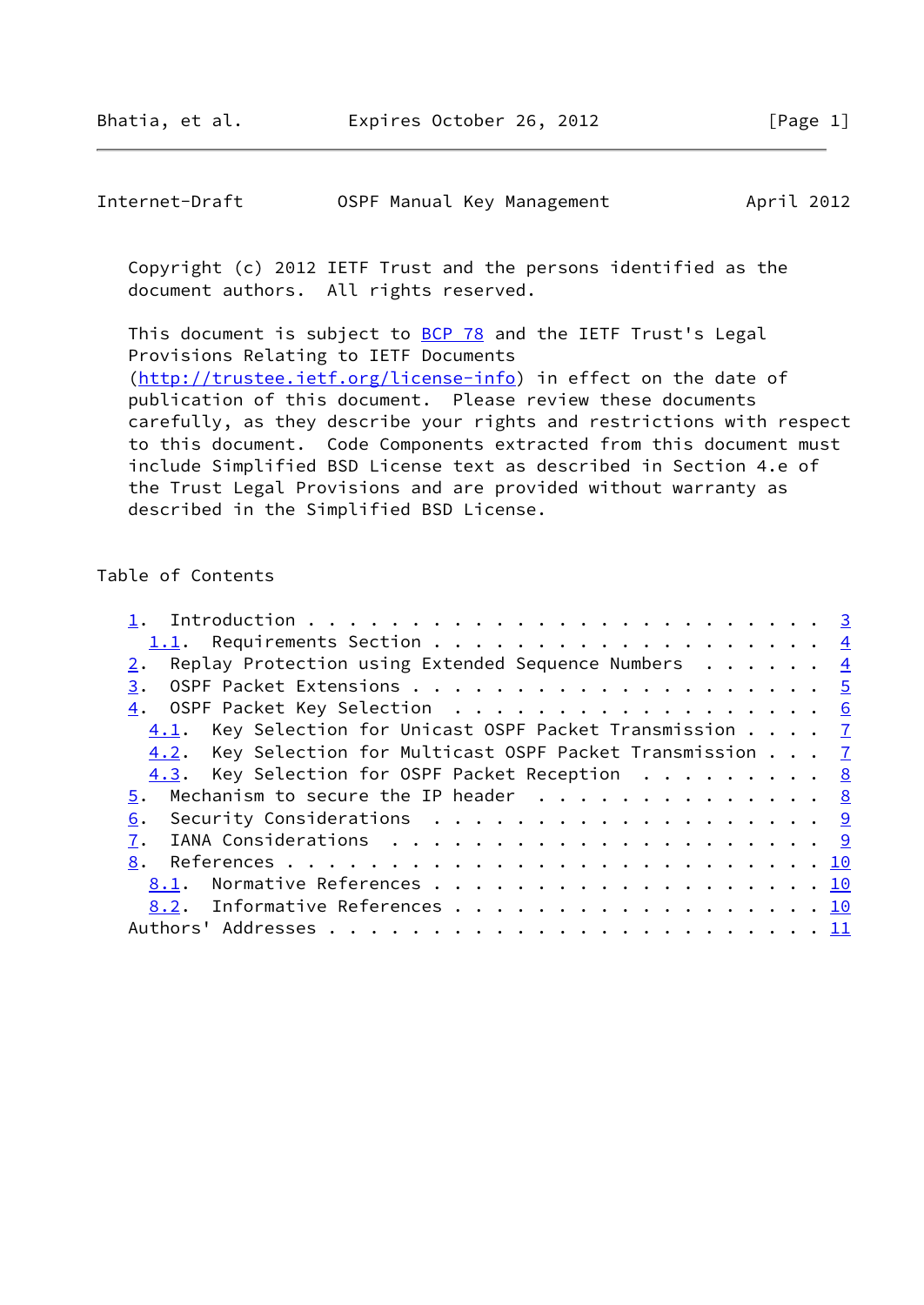Bhatia, et al. **Expires October 26, 2012** [Page 2]

<span id="page-2-1"></span>Internet-Draft OSPF Manual Key Management April 2012

#### <span id="page-2-0"></span>[1](#page-2-0). Introduction

 The OSPFv2 cryptographic authentication mechanism as described in [[\[RFC2328](https://datatracker.ietf.org/doc/pdf/rfc2328)]] uses per-packet sequence numbers to provide protection against replay attacks. The sequence numbers increase monotonically so that the attempts to replay the stale packets can be thwarted. The sequence number values are maintained as a part of adjacency states. Therefore, if an adjacency is broken down, the associated sequence numbers get reinitialized and the neighbors start all over again. Additionally, the cryptographic authentication mechanism does not specify how to deal with the rollover of a sequence number when its value would wrap. These omissions can be taken advantage of by attackers to implement various replay attacks ([\[RFC6039](https://datatracker.ietf.org/doc/pdf/rfc6039)]). In order to address these issues, we propose extensions to the authentication sequence number mechanism. Compared with the cryptographic authentication mechanism proposed in [\[RFC5709](https://datatracker.ietf.org/doc/pdf/rfc5709)], the solution proposed does not impose any more security presumption.

The cryptographic authentication as described in [\[RFC2328](https://datatracker.ietf.org/doc/pdf/rfc2328)] and later updated in [[RFC5709\]](https://datatracker.ietf.org/doc/pdf/rfc5709) does not include the IP header. This also can be exploited to launch several attacks as the source address in the IP header is no longer protected. The OSPF specification, for broadcast and NBMA (Non-Broadcast Multi-Access Networks), requires the implementations to look at the source address in the IP header to determine the neighbor from witch the packet was received. Changing the IP source address of a packet which can confuse the receiver and can be exploited to produce a number of denial of service attacks [\[RFC6039](https://datatracker.ietf.org/doc/pdf/rfc6039)]. If the packet is interpreted as coming from a different neighbor, the sequence number received from the neighbor may be updated. This may disrupt communication with the legitimate neighbor. Hello packets may be reflected to cause a neighbor to appear to have one-way communication. Old Database descriptions may be reflected in cases where the per-packet sequence numbers are sufficiently divergent in order to disrupt an adjacency [\[I-D.ietf-karp-ospf-analysis](#page-10-4)]. This is referred to as the IP layer issue in [\[I-D.ietf-karp-threats-reqs\]](#page-10-5).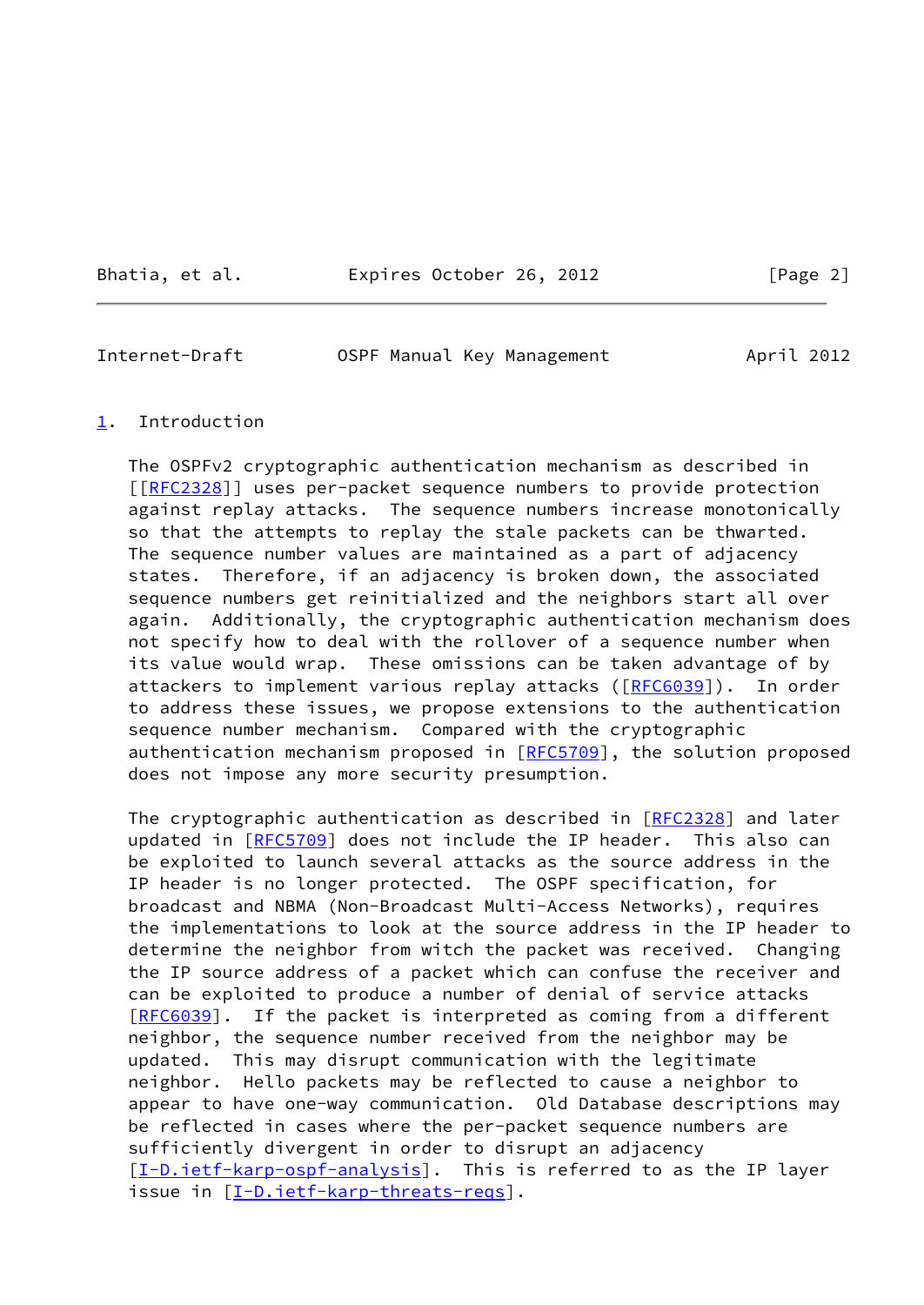[RFC2328] states that implementations MUST offer keyed MD5 authentication. It is likely that this will be deprecated in favor of the stronger algorithms described in [\[RFC5709](https://datatracker.ietf.org/doc/pdf/rfc5709)] in future deployments  $[\underline{I-D.i}etf-opsec-igp-crypto-requirements]$ .

 This draft proposes a simple change in the cryptographic authentication mechanism, as currently described in [\[RFC5709](https://datatracker.ietf.org/doc/pdf/rfc5709)], to prevent such IP layer attacks.

| Bhatia, et al. | Expires October 26, 2012 |  | [Page 3] |
|----------------|--------------------------|--|----------|
|----------------|--------------------------|--|----------|

<span id="page-3-1"></span>Internet-Draft OSPF Manual Key Management April 2012

<span id="page-3-0"></span>[1.1](#page-3-0). Requirements Section

 The key words "MUST", "MUST NOT", "REQUIRED", "SHALL", "SHALL NOT", "SHOULD", "SHOULD NOT", "RECOMMENDED", "MAY", and "OPTIONAL" in this document are to be interpreted as described in [RFC2119](https://datatracker.ietf.org/doc/pdf/rfc2119) [\[RFC2119](https://datatracker.ietf.org/doc/pdf/rfc2119)].

 When used in lowercase, these words convey their typical use in common language, and are not to be interpreted as described in [RFC2119](https://datatracker.ietf.org/doc/pdf/rfc2119) [\[RFC2119](https://datatracker.ietf.org/doc/pdf/rfc2119)].

## <span id="page-3-2"></span>[2](#page-3-2). Replay Protection using Extended Sequence Numbers

 In order to provide replay protection against both inter-session and intra-session replay attacks, the OSPFv2 sequence number is expanded to 64-bits with the least significant 32-bit value containing a strictly increasing sequence number and the most significant 32-bit value containing the boot count. OSPFv2 implementations are required to retain the boot count in non-volatile storage for the deployment life the OSPF router. The requirement to preserve the boot count is also placed on SNMP agents by the SNMPv3 security architecture (refer to snmpEngineBoots in [[RFC4222](https://datatracker.ietf.org/doc/pdf/rfc4222)].

 Since there is no room in the OSPFv2 packet for a 64-bit sequence number, it will occupy the 8 octets following the OSPFv2 packet and MUST be included when calculating the OSPFv2 packet digest. These additional 8 bytes are not included in the OSPFv2 packet header length but are included in the OSPFv2 header Authentication Data length and the IPv4 packet header length.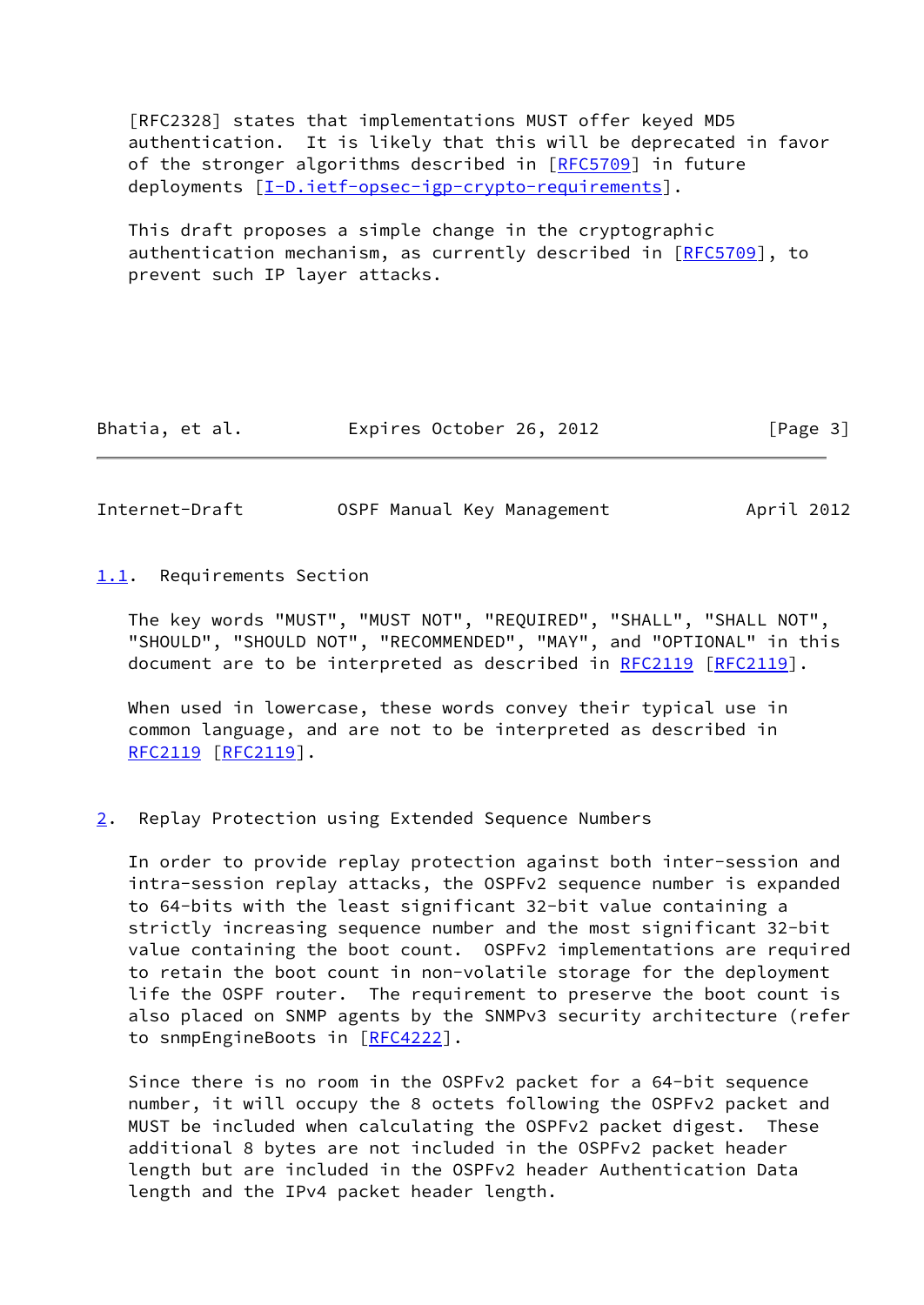The lower order 32-bit sequence number MUST be incremented for every OSPF packet sent by the OSPF router. Upon reception, the sequence number MUST be greater than the sequence number in the last OSPF packet of that type accepted from the sending OSPF neighbor. Otherwise, the OSPF packet is considered a replayed packet and dropped. OSPF packets of different types may arrive out of order if they are priorized as recommended in [\[RFC3414](https://datatracker.ietf.org/doc/pdf/rfc3414)].

 OSPF routers implementing this specification MUST use available mechanisms to preserve the sequence number's strictly increasing property for the deployed life of the OSPFv3 router (including cold restarts). This is achieved by maintaining a boot count in non volatile storage and incrementing it each time the OSPF router loses its prior sequence number state. The SNMPv3 snmpEngineBoots variable [\[RFC4222](https://datatracker.ietf.org/doc/pdf/rfc4222)] MAY be used for this purpose. However, maintaining a separate boot count solely for OSPF sequence numbers has the advantage of decoupling SNMP reinitialization and OSPF reinitialization. Also, in the rare event that the lower order 32-

| Bhatia, et al. | Expires October 26, 2012 |  | [Page 4] |
|----------------|--------------------------|--|----------|
|----------------|--------------------------|--|----------|

<span id="page-4-1"></span>

OSPF Manual Key Management April 2012

 bit sequence number wraps, the boot count can be incremented to preserve the strictly increasing property of the aggregate sequence number. Hence, a separate OSPF boot count is RECOMMENDED.

<span id="page-4-0"></span>[3](#page-4-0). OSPF Packet Extensions

 The OSPF packet header includes an authentication type field, and 64 bits of data for use by the appropriate authentication scheme (determined by the type field). Authentication types 0, 1 and 2 are defined [\[RFC2328](https://datatracker.ietf.org/doc/pdf/rfc2328)]. This section of this defines Authentication type TBD (3 is recommended).

 When using this authentication scheme, the 64-bit Authentication field in the OSPF packet header as defined in section D.3 of [\[RFC2328](https://datatracker.ietf.org/doc/pdf/rfc2328)] is changed as shown below. The sequence number is removed and the Key ID is extended to 32 bits and moved to the former position of the sequence number.

 Additionally, the 64-bit sequence number is moved to the first 64 bits following the OSPFv2 packet and is protected by the authentication digest. These additional 64 bits or 8 octets are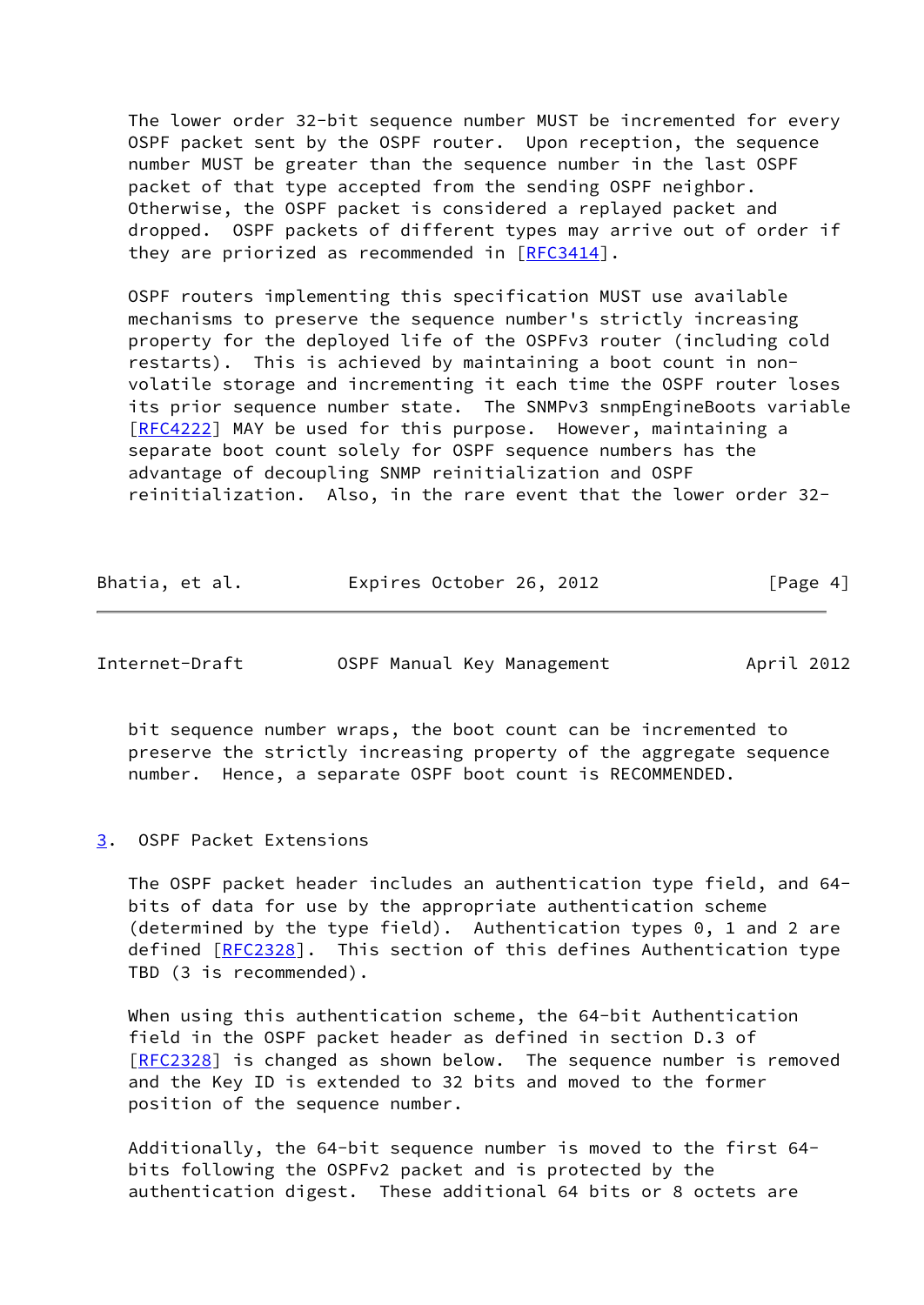included in the IP header length but not the OSPF header packet length.

| Bhatia, et al. | Expires October 26, 2012 | [Page 5] |
|----------------|--------------------------|----------|
|                |                          |          |

<span id="page-5-0"></span>Internet-Draft OSPF Manual Key Management April 2012  $0$  1 2 3 0 1 2 3 4 5 6 7 8 9 0 1 2 3 4 5 6 7 8 9 0 1 2 3 4 5 6 7 8 9 0 1 +-+-+-+-+-+-+-+-+-+-+-+-+-+-+-+-+-+-+-+-+-+-+-+-+-+-+-+-+-+-+-+-+ | Version # | Type | Packet length | +-+-+-+-+-+-+-+-+-+-+-+-+-+-+-+-+-+-+-+-+-+-+-+-+-+-+-+-+-+-+-+-+ Router ID +-+-+-+-+-+-+-+-+-+-+-+-+-+-+-+-+-+-+-+-+-+-+-+-+-+-+-+-+-+-+-+-+ | Area ID | +-+-+-+-+-+-+-+-+-+-+-+-+-+-+-+-+-+-+-+-+-+-+-+-+-+-+-+-+-+-+-+-+ | Checksum | AuType | +-+-+-+-+-+-+-+-+-+-+-+-+-+-+-+-+-+-+-+-+-+-+-+-+-+-+-+-+-+-+-+-+ | Auth Data Len | +-+-+-+-+-+-+-+-+-+-+-+-+-+-+-+-+-+-+-+-+-+-+-+-+-+-+-+-+-+-+-+-+ | Key ID | +-+-+-+-+-+-+-+-+-+-+-+-+-+-+-+-+-+-+-+-+-+-+-+-+-+-+-+-+-+-+-+-+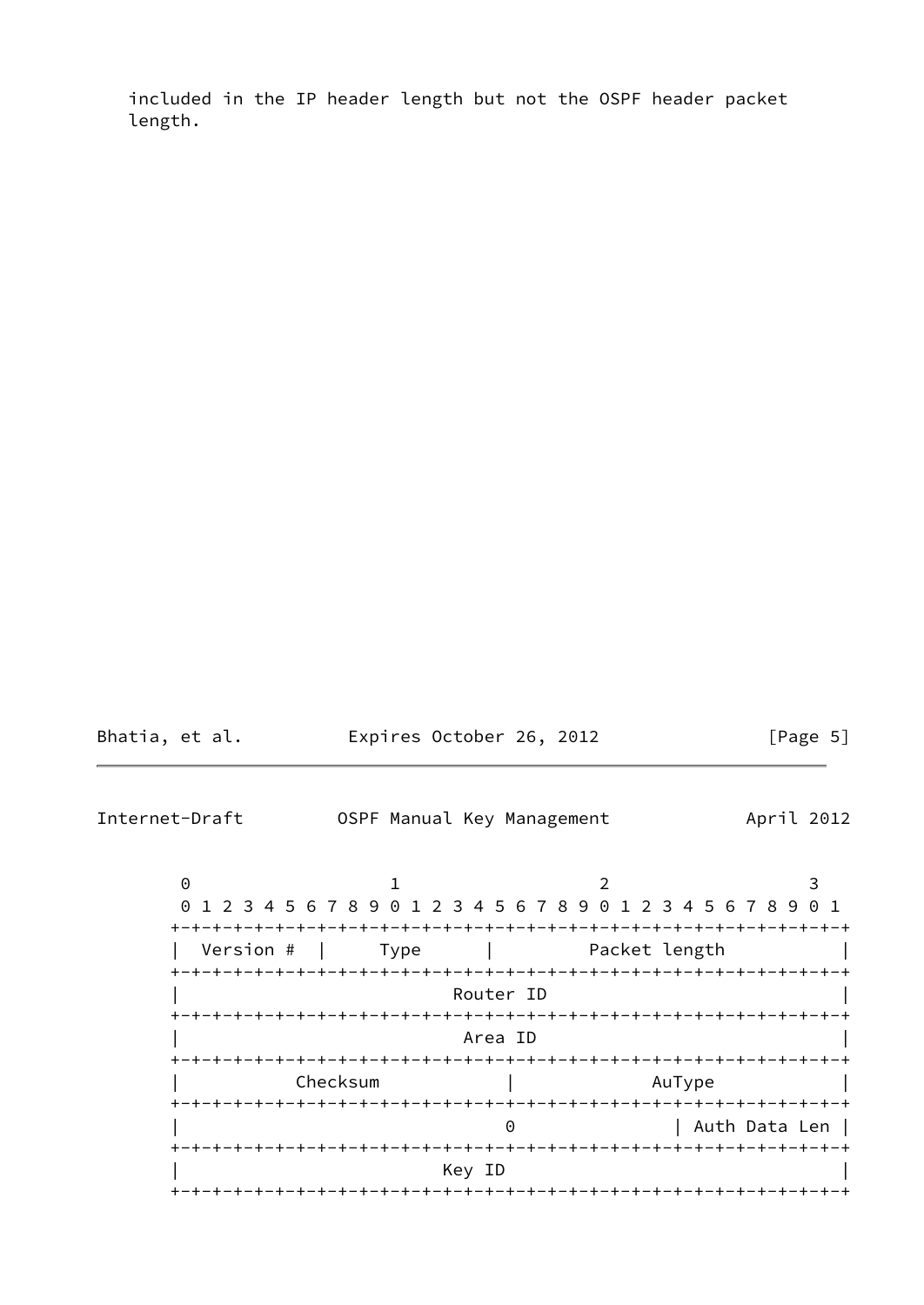| | 0SPF Protocol Packet ~ ~ | | | | +-+-+-+-+-+-+-+-+-+-+-+-+-+-+-+-+-+-+-+-+-+-+-+-+-+-+-+-+-+-+-+-+ Sequence Number (Boot Count) +-+-+-+-+-+-+-+-+-+-+-+-+-+-+-+-+-+-+-+-+-+-+-+-+-+-+-+-+-+-+-+-+ Sequence Number (Strictly Increasing Packet Counter) | +-+-+-+-+-+-+-+-+-+-+-+-+-+-+-+-+-+-+-+-+-+-+-+-+-+-+-+-+-+-+-+-+ | | Authentication Data | | +-+-+-+-+-+-+-+-+-+-+-+-+-+-+-+-+-+-+-+-+-+-+-+-+-+-+-+-+-+-+-+-+

Figure 7 - Extended Sequence Number Packet Extensions

<span id="page-6-0"></span>[4](#page-6-0). OSPF Packet Key Selection

 This section describes how the proposed security solution selects long-lived keys from key tables. [[I-D.ietf-karp-crypto-key-table](#page-10-7)]. Generally, a key used for OSPFv2 packet authentication should satisfy the following requirements:

- o The key time period as defined by NotBefore and NotAfter must include the current time.
- o The key can be used for the desired security algorithm.

 In the remainder of this section, additional requirements for keys are enumerated for different scenarios.

| Bhatia, et al. | Expires October 26, 2012 |  | [Page 6] |
|----------------|--------------------------|--|----------|
|----------------|--------------------------|--|----------|

<span id="page-6-2"></span>Internet-Draft **OSPF Manual Key Management** April 2012

<span id="page-6-1"></span>[4.1](#page-6-1). Key Selection for Unicast OSPF Packet Transmission

 Assume that a router R1 tries to send a unicast OSPF packet from its interface I1 to the interface R2 of a remote router R2 using security protocol P via interface I at time T. Firstly consider the circumstances where R1 and R2 are not connected with a virtual link. R1 then needs to select a long long-lived symmetric key from its key table. Because the key should be shared by the by both R1 and R2 to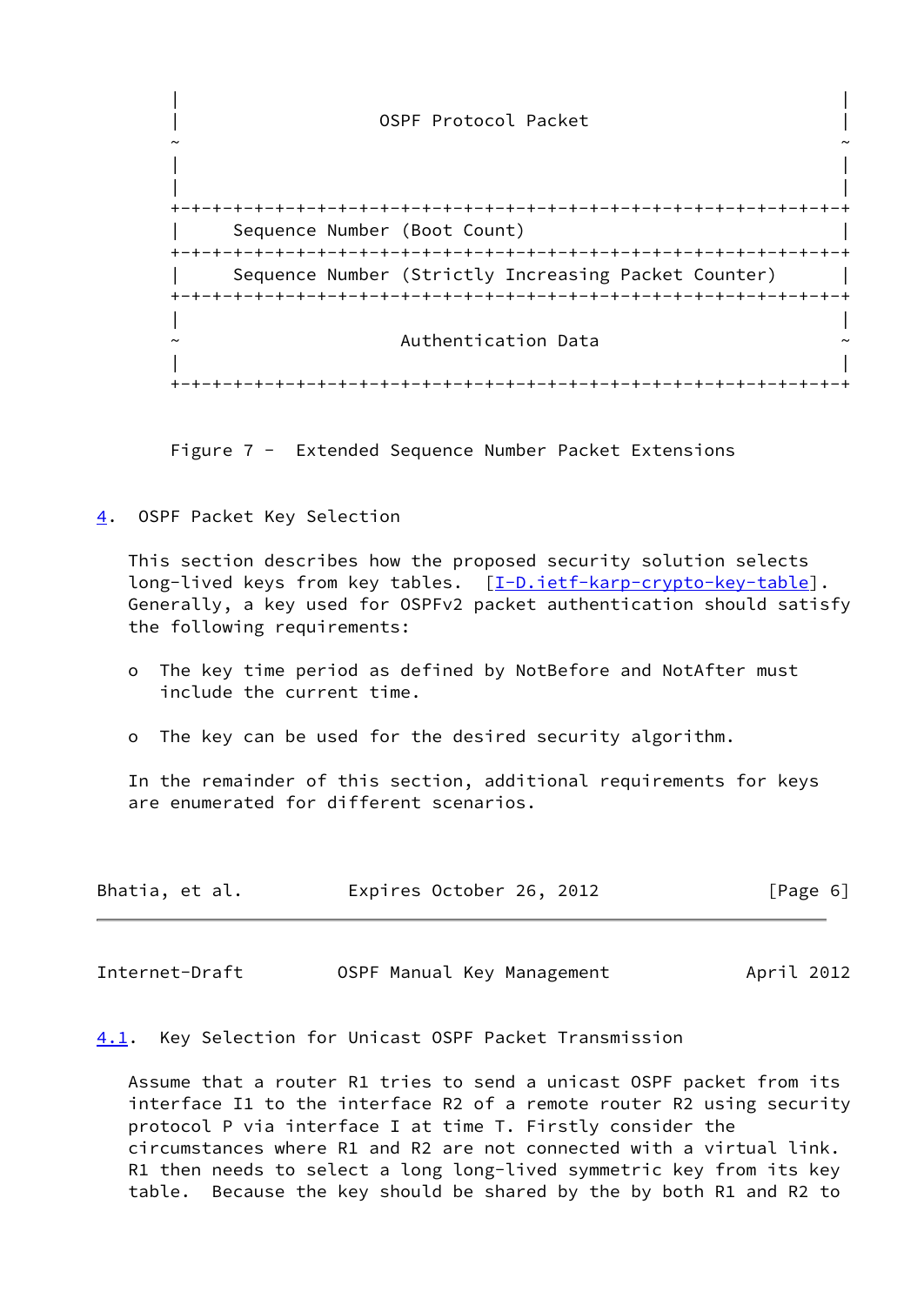protect the communication between I1 and I2, the key should satisfy the following requirements:

- o The Peer field includes the router ID of R2.
- o the PeerKeyID field is not "unknown".
- o The Interfaces field includes I1.

o the Direction field is either "out" or "both".

When R1 and R2 are connected to a virtual link, the third condition is a little more complex. Because the virtual link can be regarded as an unnumbered point-to-point network, the IP address of the interface actually used to send the packet (i.e., I1) is discovered during routing table calculation. Therefore, when the system operator configures keys to protect the virtual link, I1 is unknown and can be any OSPF interface in the OSPF virtual link's transit area. Therefore, the key should be identified solely by the local and remote router IDs rather than by the interface on which the packet is sent. The third requirement list above should be changed to "the Interface field includes the router ID".

<span id="page-7-0"></span>[4.2](#page-7-0). Key Selection for Multicast OSPF Packet Transmission

 If a router R1 sends an OSPF packet from its interface I1 to a multicast address (e.g., AllSPFRouters, AllDRouters), it needs to select a key according to the following requirements:

- o The Peer field includes the multicast address.
- o The PeerKeyID field is "group".
- o The Interfaces field includes I1.
- o The Direction field is either "out" or "both".

| Bhatia, et al. | Expires October 26, 2012 |  | [Page 7] |
|----------------|--------------------------|--|----------|
|----------------|--------------------------|--|----------|

<span id="page-7-2"></span>

| Internet-Draft | OSPF Manual Key Management | April 2012 |
|----------------|----------------------------|------------|
|----------------|----------------------------|------------|

<span id="page-7-1"></span>[4.3](#page-7-1). Key Selection for OSPF Packet Reception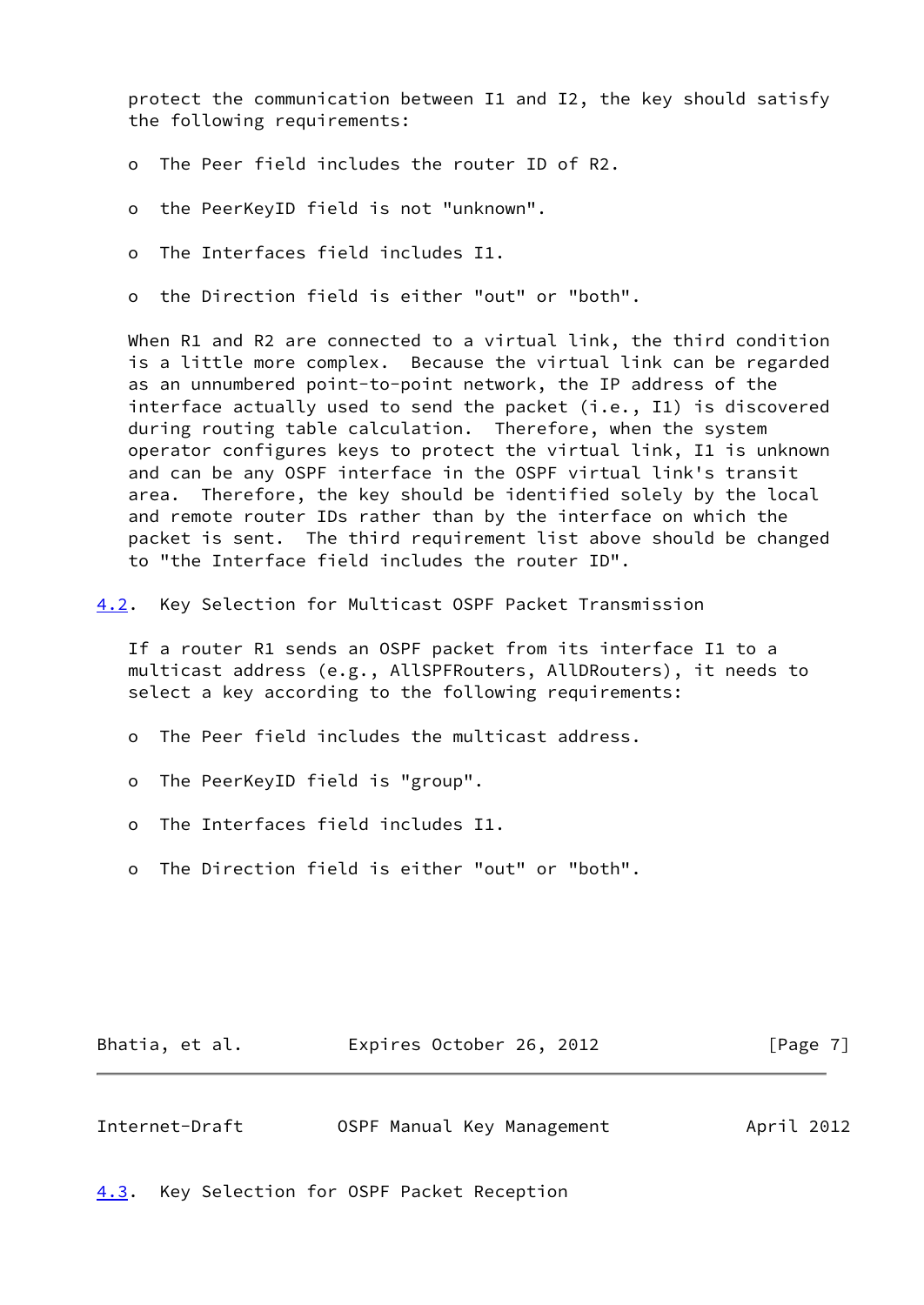When Cryptographic Authentication is employed, the ID of the authentication key is included in the authentication field of the OSPF packet header. Using this key ID, it is relatively easy for a receiver to locate the key. The simple requirements are:

- o The Peer field includes the router ID of the sender.
- o The PeerKeyID field includes the key ID obtained from the authentication field.
- o The Direction field is either "in" or "both".
- <span id="page-8-0"></span>[5](#page-8-0). Mechanism to secure the IP header

 This document updates the definition of Apad which is currently a constant defined in [\[RFC5709](https://datatracker.ietf.org/doc/pdf/rfc5709)] to the source address from the IP header of the OSPFv2 protocol packet. The overall cryptographic authentication process defined in [[RFC5709](https://datatracker.ietf.org/doc/pdf/rfc5709)] remains unchanged. To reduce the potential for confusion, this section minimizes the repetition of text from [RFC 5709](https://datatracker.ietf.org/doc/pdf/rfc5709) and is incorporated here by reference [[RFC5709](https://datatracker.ietf.org/doc/pdf/rfc5709)].

[RFC 5709, Section](https://datatracker.ietf.org/doc/pdf/rfc5709#section-3.3) 3.3, describes how the cryptographic authentication must be computed. It requires OSPFv2 packet's Authentication Trailer (which is the appendage described in RFC  $2328$ , Section D.4.3, Page 233, items  $(6)(a)$  and  $(6)(d)$  to be filled with the value Apad where Apad is a hexadecimal constant value 0x878FE1F3 repeated (L/4) times, where L is the length of the hash being used and is measured in octets rather than bits.

 Routers at the sending side must initialize Apad to a value of the source address that would be used when sending out the OSPFv2 packet, repeated L/4 times, where L is the length of the hash, measured in octets. The basic idea is to incorporate the source address from the IP header in the cryptographic authentication computation so that any change of IP source address in a replayed packet can be detected.

 At the receiving end, implementations MUST initialize Apad as the source address from IP Header of the incoming OSPFv2 packet, repeated L/4 times, instead of the constant that's currently defined in [\[RFC5709](https://datatracker.ietf.org/doc/pdf/rfc5709)]. Besides changing the value of Apad, this document does not introduce any other changes to the authentication mechanism described in [\[RFC5709](https://datatracker.ietf.org/doc/pdf/rfc5709)]. This would prevent all attacks where a rogue OSPF router changes the IP source address of an OSPFv2 packet and replays it on the same multi-access interface or another interface

Bhatia, et al. Expires October 26, 2012 [Page 8]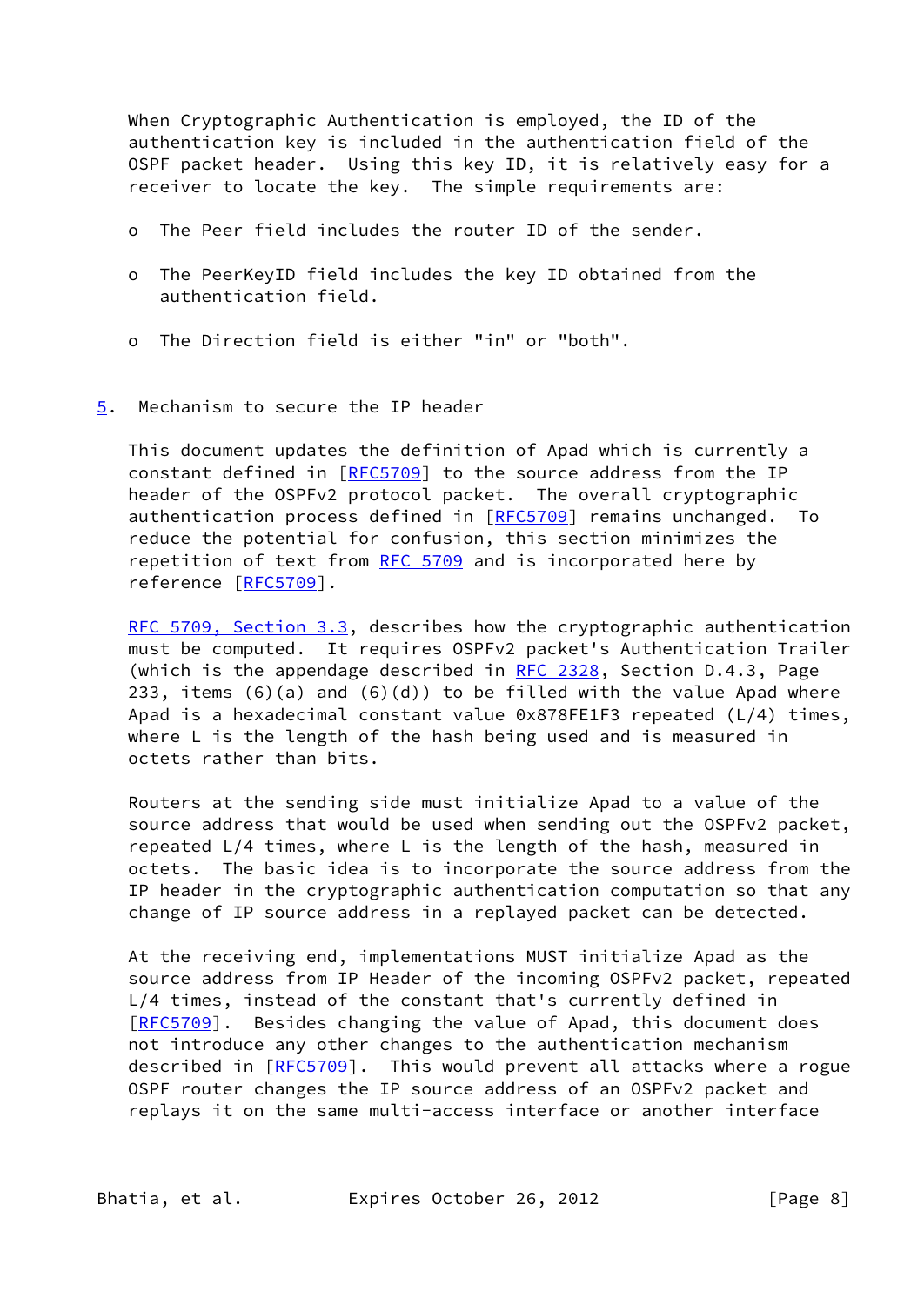<span id="page-9-1"></span> since the IP source address is now protected and such changes would cause the authentication check to fail and the replayed packet to be rejected.

## <span id="page-9-0"></span>[6](#page-9-0). Security Considerations

 This document attempts to fix the manual key management procedure that currently exists within OSPFv2, as part of the Phase 1 of the KARP Working Group. Therefore, only the OSPFv2 manual key management mechanism is considered. Any solution that takes advantage of the automatic key management mechanism is beyond the scope of this document.

 The proposed sequence number extension offers most of the benefits of of more complicated mechanisms involving challenges. There are, however, a couple drawbacks to this approach. First, it requires the OSPF implementation to be able to save its boot count in non-volatile storage. If the non-volatile storage is ever repaired or upgraded such that the contents are lost or the OSPFv2 router is replaced with a model, the keys MUST be changed to prevent replay attacks.

 Second, if a router is taken out of service completely (either intentionally or due to a persistent failure), the potential exists for reestablishment of an OSPFv2 adjacency by replaying the entire OSPFv2 session establishment. This scenario is however, extremely unlikely, since it would imply an identical OSPFv2 adjacency formation packet exchange. The replay of OSPFv2 hello packets alone for an OSPFv2 router that has been taken out of service should not result in any serious attack as the only consequence is superfluous processing. Of course, this attack could also be thwarted by changing the relevant manual keys.

 This document also provides a solution to prevent certain denial of service attacks that can be launched by changing the source address in the IP header of the OSPFv2 protocol packet.

# <span id="page-9-2"></span>[7](#page-9-2). IANA Considerations

 This document requests a new code point from the "OSPF Shortest Path First (OSPF) Authentication Codes" registry:

 o TBD - Cryptographic Authentication with Extended Sequence Numbers. The value 3 is recommended.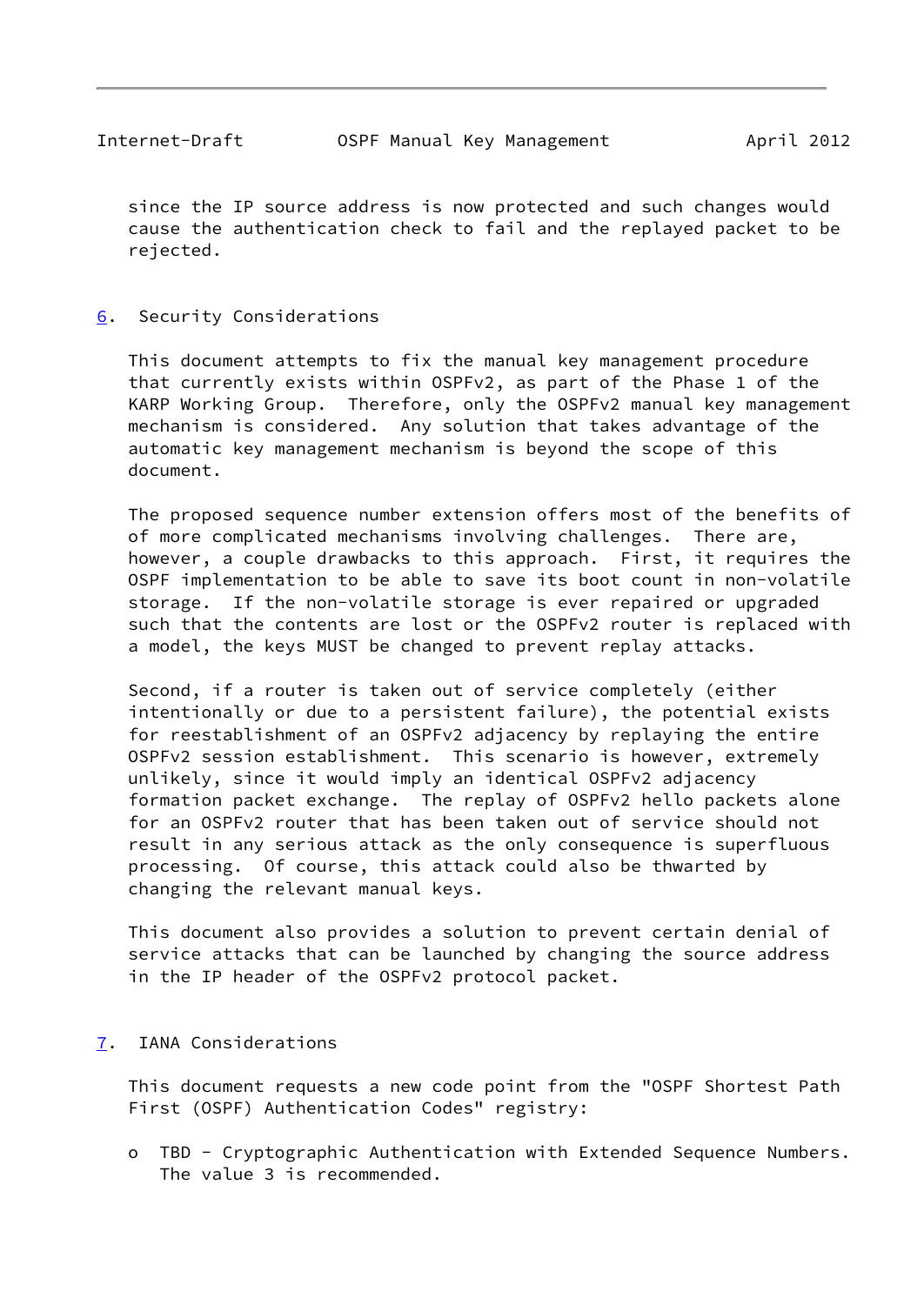### <span id="page-10-0"></span>[8](#page-10-0). References

| Bhatia, et al. | Expires October 26, 2012 |  | [Page 9] |
|----------------|--------------------------|--|----------|
|----------------|--------------------------|--|----------|

<span id="page-10-1"></span>

| Internet-Draft |  | OSPF Manual Key Management | April 2012 |  |
|----------------|--|----------------------------|------------|--|
|                |  |                            |            |  |

#### <span id="page-10-2"></span>[8.1](#page-10-2). Normative References

- [RFC2119] Bradner, S., "Key words for use in RFCs to Indicate Requirement Levels", [BCP 14](https://datatracker.ietf.org/doc/pdf/bcp14), [RFC 2119](https://datatracker.ietf.org/doc/pdf/rfc2119), March 1997.
- [RFC2328] Moy, J., "OSPF Version 2", STD 54, [RFC 2328](https://datatracker.ietf.org/doc/pdf/rfc2328), April 1998.
- [RFC5709] Bhatia, M., Manral, V., Fanto, M., White, R., Barnes, M., Li, T., and R. Atkinson, "OSPFv2 HMAC-SHA Cryptographic Authentication", [RFC 5709,](https://datatracker.ietf.org/doc/pdf/rfc5709) October 2009.

### <span id="page-10-3"></span>[8.2](#page-10-3). Informative References

<span id="page-10-7"></span>[I-D.ietf-karp-crypto-key-table]

 Housley, R. and T. Polk, "Database of Long-Lived Symmetric Cryptographic Keys", [draft-ietf-karp-crypto-key-table-00](https://datatracker.ietf.org/doc/pdf/draft-ietf-karp-crypto-key-table-00) (work in progress), November 2010.

#### <span id="page-10-4"></span>[I-D.ietf-karp-ospf-analysis]

 Hartman, S. and D. Zhang, "Analysis of OSPF Security According to KARP Design Guide", [draft-ietf-karp-ospf-analysis-00](https://datatracker.ietf.org/doc/pdf/draft-ietf-karp-ospf-analysis-00) (work in progress), March 2011.

<span id="page-10-5"></span>[I-D.ietf-karp-threats-reqs]

 Lebovitz, G., Bhatia, M., and R. White, "The Threat Analysis and Requirements for Cryptographic Authentication of Routing Protocols' Transports", [draft-ietf-karp-threats-reqs-02](https://datatracker.ietf.org/doc/pdf/draft-ietf-karp-threats-reqs-02) (work in progress), April 2011.

<span id="page-10-6"></span>[I-D.ietf-opsec-igp-crypto-requirements]

 Bhatia, M. and V. Manral, "Summary of Cryptographic Authentication Algorithm Implementation Requirements for Routing Protocols", [draft-ietf-opsec-igp-crypto-requirements-04](https://datatracker.ietf.org/doc/pdf/draft-ietf-opsec-igp-crypto-requirements-04) (work in progress), October 2010.

[RFC3414] Blumenthal, U. and B. Wijnen, "User-based Security Model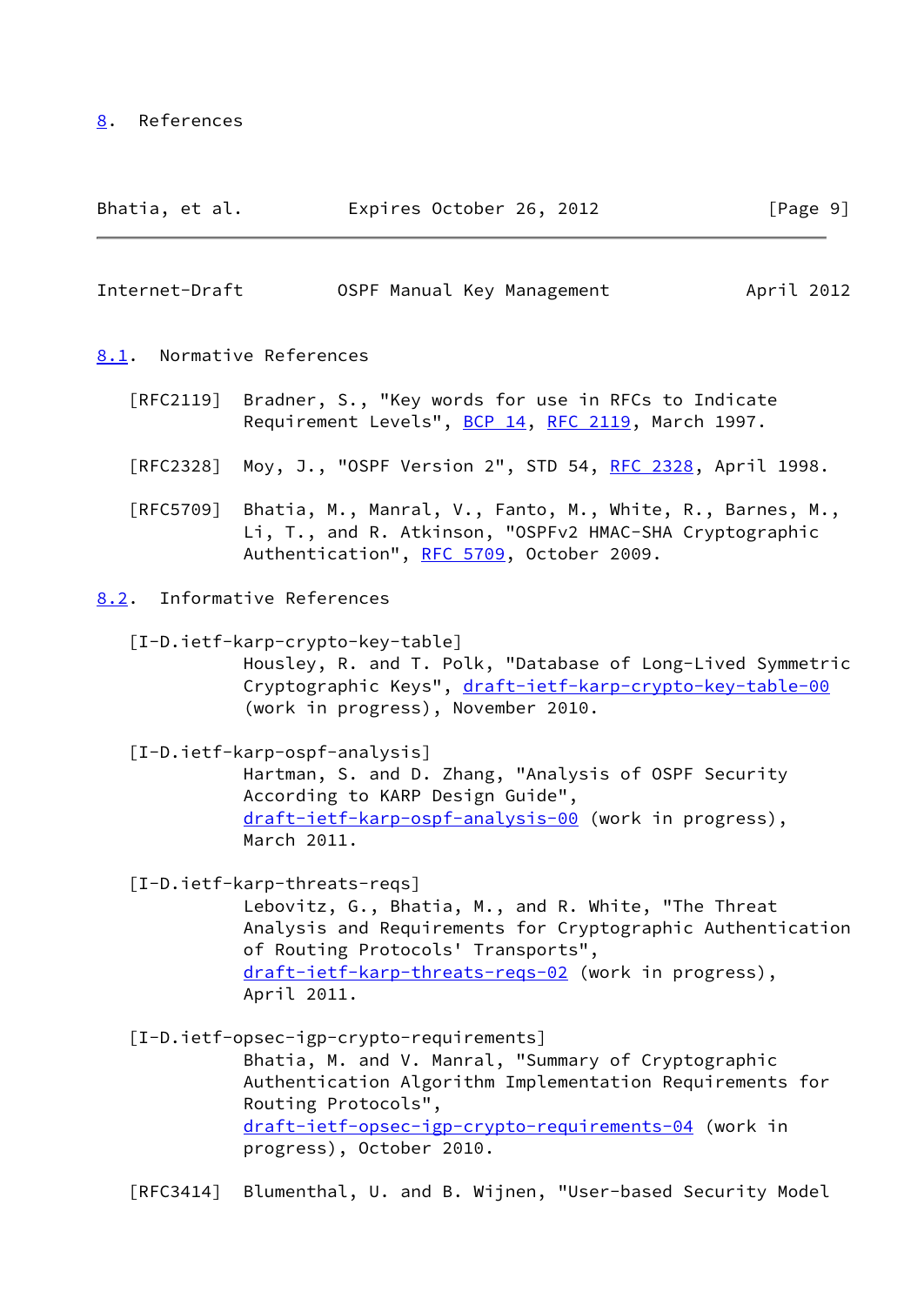(USM) for version 3 of the Simple Network Management Protocol (SNMPv3)", STD 62, [RFC 3414,](https://datatracker.ietf.org/doc/pdf/rfc3414) December 2002.

- [RFC4222] Choudhury, G., "Prioritized Treatment of Specific OSPF Version 2 Packets and Congestion Avoidance", [BCP 112](https://datatracker.ietf.org/doc/pdf/bcp112), [RFC 4222,](https://datatracker.ietf.org/doc/pdf/rfc4222) October 2005.
- [RFC6039] Manral, V., Bhatia, M., Jaeggli, J., and R. White, "Issues with Existing Cryptographic Protection Methods for Routing

<span id="page-11-0"></span>

| Bhatia, et al.                                                      | Expires October 26, 2012               | [Page 10]  |
|---------------------------------------------------------------------|----------------------------------------|------------|
| Internet-Draft                                                      | OSPF Manual Key Management             | April 2012 |
|                                                                     | Protocols", RFC 6039, October 2010.    |            |
| Authors' Addresses                                                  |                                        |            |
| Manav Bhatia<br>Alcatel-Lucent<br>Bangalore,<br>India               |                                        |            |
| Phone:                                                              | Email: manav.bhatia@alcatel-lucent.com |            |
| Sam Hartman<br>Painless Security                                    |                                        |            |
|                                                                     | Email: hartmans@painless-security.com  |            |
| Dacheng Zhang<br>Huawei Technologies co., LTD.<br>Beijing,<br>China |                                        |            |
| Phone:<br>Fax:<br>Email: zhangdacheng@huawei.com<br>URI:            |                                        |            |
|                                                                     |                                        |            |

Acee Lindem